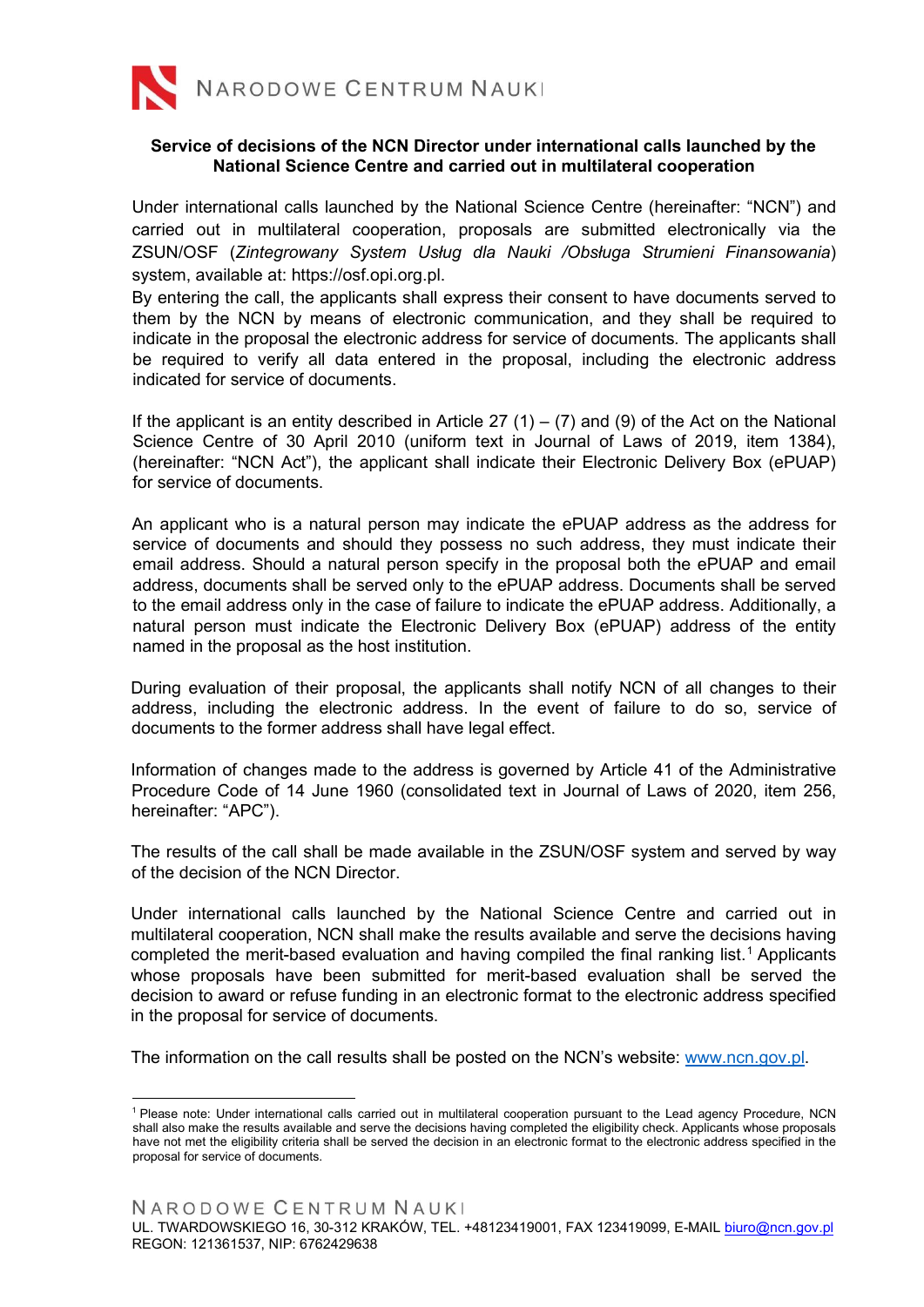

Furthermore, if the applicant is an entity described in Article 27 (1) - (7) and (9) of the NCN Act, the funding decisions of the NCN Director shall additionally be communicated to the principal investigator and if the applicant is a natural person, also to the entity identified in the proposal as the host institution.

The decisions of the NCN Director shall be served to the applicants in an electronic format, to the electronic address specified in the proposal. The decisions of the NCN Director shall bear a qualified electronic signature in the PAdES format.

The manner in which the decision is served depends on the applicant's status.

If the applicant is an entity described in Article 27 (1) - (7) and (9) of the NCN Act, decisions of the NCN director shall only be served to their Electronic Delivery Box (ESP ePUAP) address specified in the proposal. If the applicant/ host institution has been authorized as a public entity, the decisions shall be sent in an Official Confirmation of Submission (*Urzędowe Poświadczenie Przedłożenia*, hereinafter: "UPP"). If the applicant/ host institution has not been authorized as a public entity, the decisions shall be sent in an Official Confirmation of Service (*Urzędowe Poświadczenie Doręczenia*, hereinafter: "UPD"). **The applicant must check the ESP ePUAP mailbox.** 

## **It is recommended to check whether the ESP (ePUAP) address specified in the proposal is correct or to contact the Program Officer in charge of the proposal specified in the ZSUN/OSF system.**

Should an applicant who is a natural person indicate an ePUAP address in the proposal, the decision shall be sent to that address. Should an applicant who is a natural person fail to indicate the ePUAP address, the service of decisions shall be carried out by means of sending – to their email address – information containing an electronic address from which the NCN Director's decision may be downloaded. The information shall be sent from the address: [ewnioski@ncn.gov.pl.](mailto:%20ewnioski@ncn.gov.pl) In order to download the decision, click on the link in your email and proceed according to the message that will pop up.

If the applicant is a natural person and has not received an email with the link to download the decision, they should check their spam folder for an email from the aforementioned eaddress, check if the e-mail address indicated in the proposal is correct or contact the Program Officer named in the ZSUN/OSF system. **The applicant must check the ePUAP mailbox/email address.**

The decisions sent to the applicant/ host institution **authorized as a public entity** to their ESP (ePUAP) address shall be deemed served once the National Science Centre has received a UPP, which shall be issued automatically once the document has been served to the ESP ePUAP address of the applicant/ host institution and shall not require any action on the part of the employees of the NCN. A UPP shall only be issued automatically when the ESP address of the applicant/ host institution is assigned to a public entity. The date of receipt of the UPP shall be deemed as the date of effective service of the decision.

Applicants/ host institutions **not authorized as public entities** are required to sign and return an acknowledgement of receipt. In order to have a UPD issued, one should login to the ESP mailbox specified in the proposal, download the message from the National Science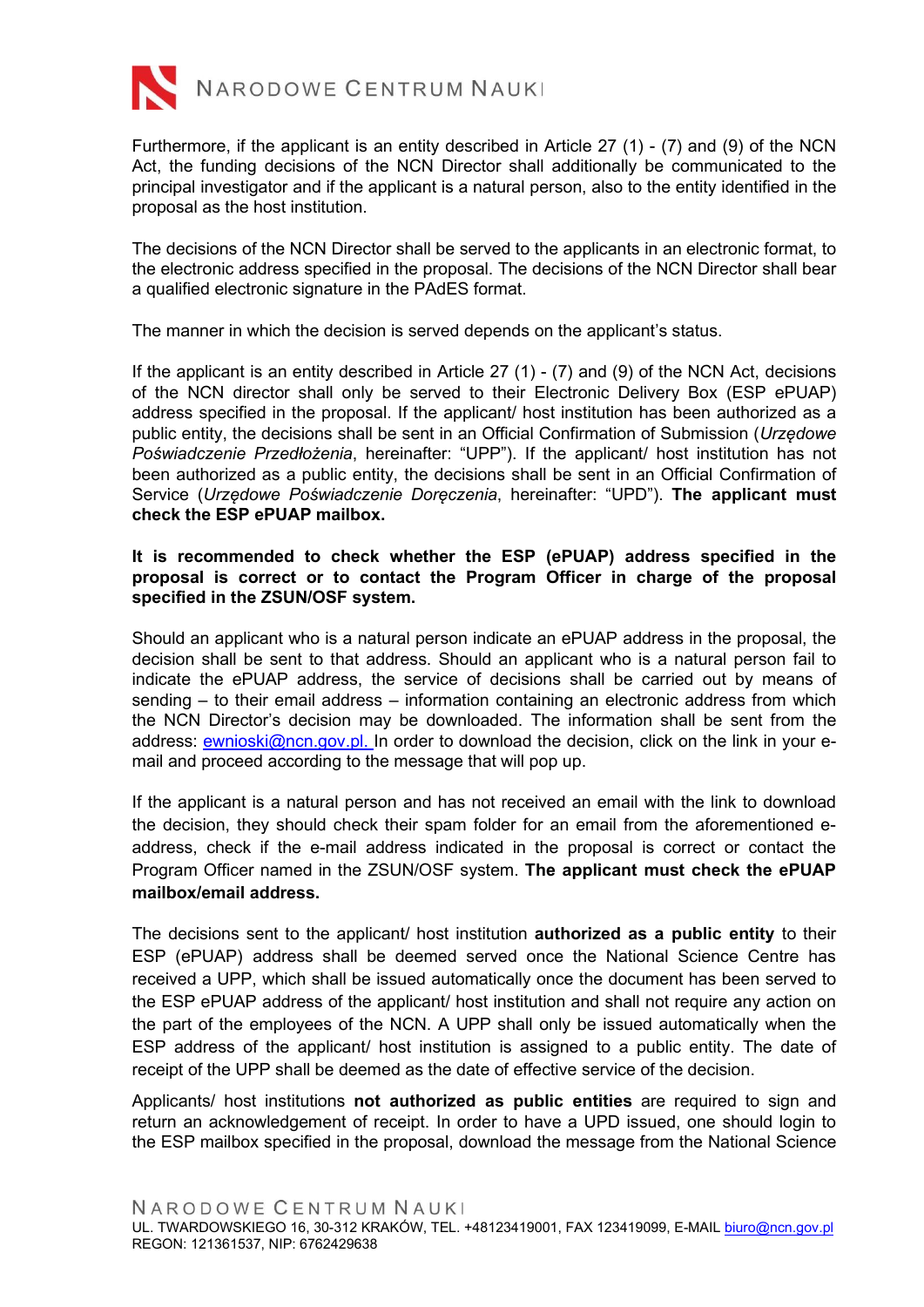

Centre, and sign (with a signature supported by a qualified certificate or confidential profile) and return the UPD to the NCN. After the UPD has been returned one may peruse the text of the decision. The date of receipt of the UPD shall be deemed as the date of effective service of the decision.

The decision shall be sent to the ePUAP address or e-mail address of the **applicant who is a natural person**. The decision shall be deemed effectively served on the date the UPD is returned to the National Science Centre or the decision is downloaded from the link sent to the email address specified in the proposal.

Should the applicant fail to download the decision in an electronic format within 7 days of the date on which the original decision was sent, the applicant shall be notified again that he/she may download the decision.

If a UPP or UPD has not been received, the decision sent to the e-mail address has not been received in an electronic format or a wrong ESP (ePUAP) address, ePUAP mailbox or e-mail address has been specified, the decision of the NCN Director shall be deemed effectively served after the expiry of 14 days from the date on which the original decision was sent.

The NCN shall provide the recipient of the decision at the latter's request, for a period of at least 3 months from the date of finding it served, with access to the decision in an electronic format, information on the date on which the decision was found served and the dates on which notices to that effect were sent.

In addition, on the date of sending the decisions, information on the outcome of particular stages of the evaluation of proposals for which the decisions were issued and availability of justifications in the ZSUN/OSF system shall be published on the NCN's website.

## **Date of the decision of the NCN Director becoming final**

The decisions of the NCN Director shall become final on the date of effective service thereof to the applicant.

The decisions of the NCN Director shall become final on the expiry of the period during which an appeal may be lodged by the party entitled thereto, i.e. the applicant.

## **Appealing against the decisions of the NCN Director**

Pursuant to Article 33 (2) of the NCN Act, in the event of a breach of the call procedure or other formal infringements of any operations performed by the NCN, the applicant may appeal with the Committee of Appeals of the NCN Council at ul. Twardowskiego 16, 30-312 Kraków. The appeal must be lodged within 14 days of the date of effective service of the decision, i.e. receipt of the UPP or UPD by the National Science Centre or confirmation of downloading the decision from the link in the e-mail, and in the absence thereof, after the expiry of 14 days from the date on which the original decision was sent.

The appeal shall be lodged via the NCN Director, in writing, and sent to the address: ul. Twardowskiego 16, 30-312 Kraków or electronically, to the address of the Electronic Delivery Box of the National Science Centre (/ncn/SkrytkaESP).